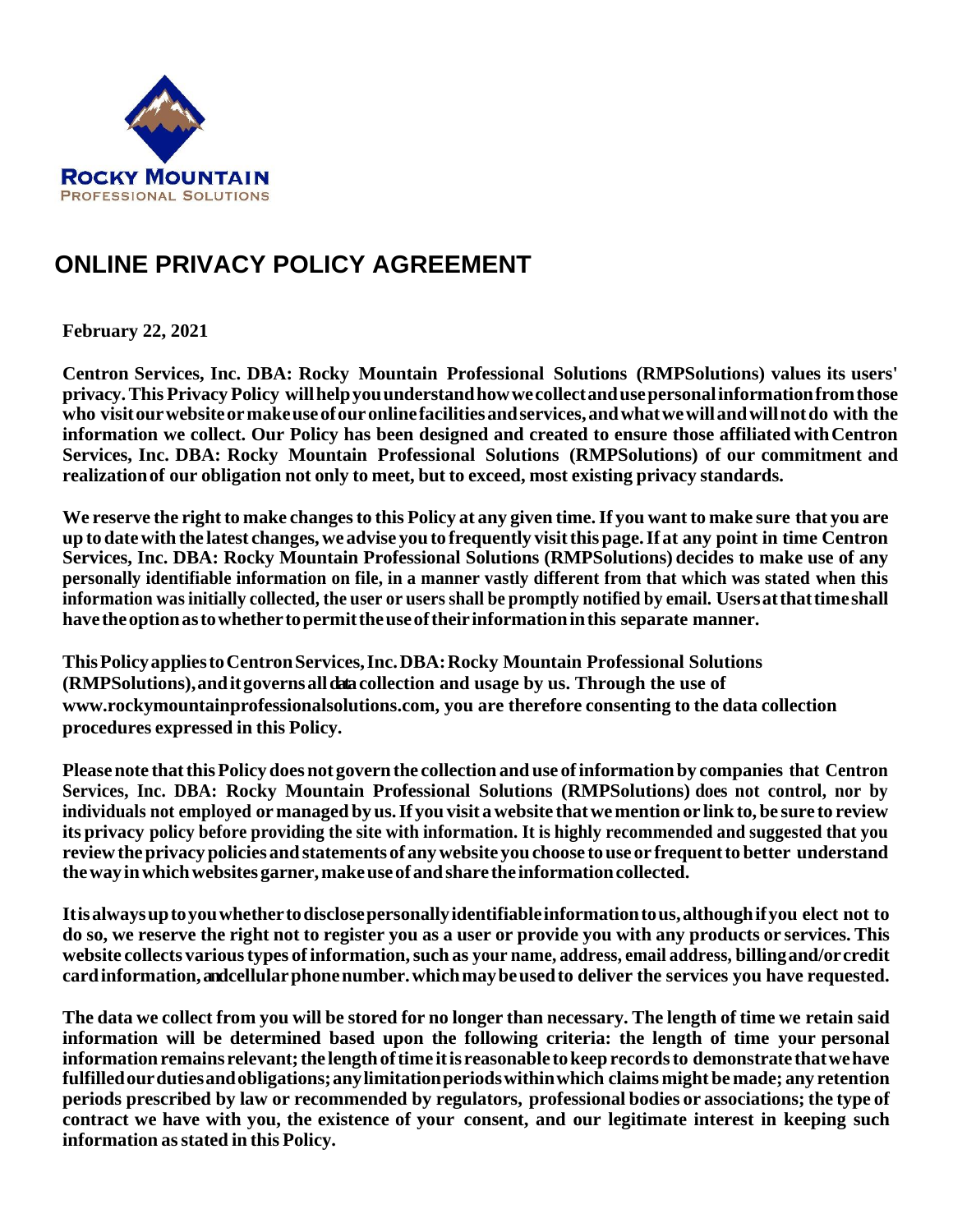# **Use of Information Collected**

**Centron Services, Inc. DBA: Rocky Mountain Professional Solutions (RMPSolutions) does not now, nor** will it in the future, sell, rent or lease any of its customer lists and/or names to any third parties. Mobile **originator and opt in data will not be sold to or shared with any third parties.** 

# **Disclosure of Information**

**Centron Services, Inc. DBA: Rocky Mountain Professional Solutions (RMPSolutions) may not use or disclose the informationprovidedby you except under the following circumstances:**

- **· as necessary to provide services or products you have ordered;**
- **· in other ways described in this Policy or to which you have otherwise consented;**
- **· as required by law, or in response to a subpoena or search warrant;**
- **· to outside auditors who have agreed to keep the information confidential;**
- **· as necessary to enforce the Terms of Service;**
- **· asnecessarytomaintain,safeguardandpreserveallthe rightsandpropertyofCentron Services, Inc. DBA:** Rocky Mountain Professional Solutions (RMPSolutions)**.**

# **Non-Marketing Purposes**

**Centron Services, Inc. DBA: Rocky Mountain Professional Solutions (RMPSolutions) greatly respects yourprivacy.Wedomaintain and reserve the right to contact you if needed for non-marketing purposes (such as bug alerts, security breaches, account issues, and/or changes in Centron Services, Inc. DBA: Rocky Mountain Professional Solutions RMPSolutions productsandservices.Incertaincircumstances,we mayuseourwebsite to post a notice.**

#### **Unsubscribe or Opt-Out**

**All users and visitors to our website have the option to discontinue receiving communications from us. You can:**

- **Email: [rmps@centronservices.com](mailto:rmps@centronservices.com)**
- **Call: 800-223-8112**
- **Text: Text STOP to 71802**
- **Write: PO Box 875, Helena MT 59624**

# **Links to Other Websites**

**Ourwebsitedoes containlinksto affiliate andotherwebsites.Centron Services,Inc.DBA:Rocky Mountain Professional Solutions (RMPSolutions) does not claim nor accept responsibility for any privacy policies, practices and/or procedures of other such websites. Therefore, we encourage all users and visitors to be aware when they leave our website and to read the privacy statements of every website that collects personally identifiable information. This Privacy Policy Agreement applies only and solely to the information collected by our website.**

# **Security**

**CentronServices,Inc.DBA:Rocky Mountain Professional Solutions (RMPSolutions)takesprecautionsto protect your information. When you submit sensitive information via the website, your information is protected both online and offline. Wherever we collect sensitive information (e.g. credit card information), that information is encrypted and transmitted to usin a secure way.**

**While we use encryption to protect sensitive information transmitted online, we also protect your information offline. Only employees who need the information to perform a specific job (for example, billing or customer service) are granted access to personally identifiable information. The computers and** servers in which we store personally identifiable information are kept in a secure environment. This is all